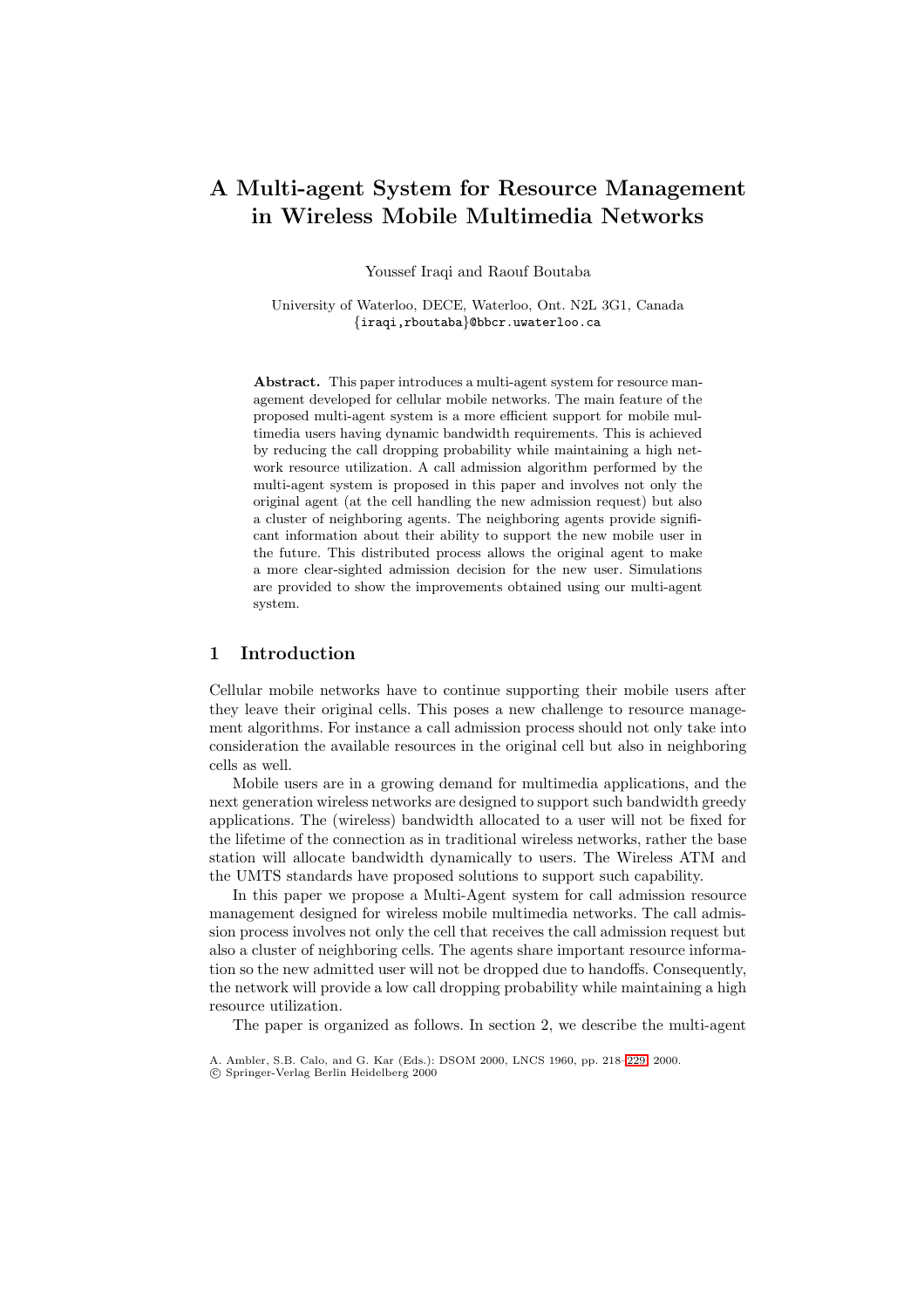architecture proposed in this paper. Section 3 defines the dynamic mobile probabilities used by our multi-agent system. In section 4 we present the call admission process performed locally by agents in our system. Section 5 introduces the overall admission process involving a cluster of agents. Section 6 gives a description of agent's cooperation. Section 7 discusses the conducted simulation parameters and results. Finally, section 8 concludes this paper.

#### **2 The Multi-agent Architecture**

We consider a wireless/mobile network with a cellular infrastructure that can support mobile terminals running applications which demand a wide range of resources. Users can freely roam the network and experience a large number of handoffs during a typical connection. We assume that users have a dynamic bandwidth requirement. The wireless network must provide the requested level of service even if the user moves to an adjacent cell. A handoff could fail due to insufficient bandwidth in the new cell, and in such case, the connection is dropped.



**Fig. 1.** A Wireless Network and the Multi-agent System

To reduce the call dropping probability, we propose a multi-agent system that allows neighboring cells to participate in the decision of a new user admission. Each cell or base station has an agent running on it. The agent keeps track of the cell's resources and shares information with neighboring agents to better support mobile users. Each involved agent in an admission request will give its local decision according to its available resources and information from other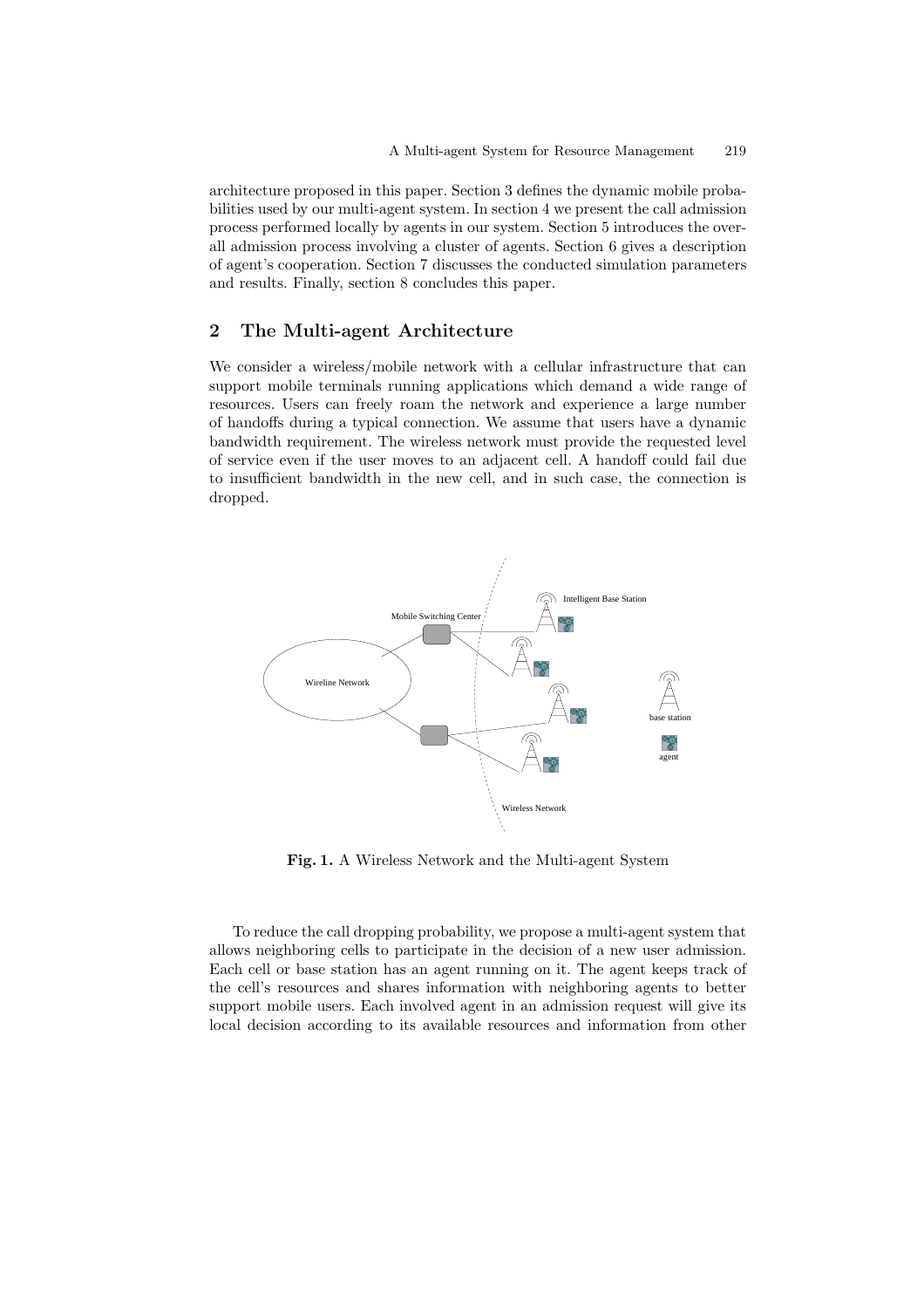agents and finally the agent at the cell where the request was issued will decide if the new request is accepted or not. By doing so, the new admitted connection will have more chances to survive after experiencing handoffs.

We use the notion of a cluster similar to the shadow cluster concept [\[5\]](#page-11-1). The idea is that every connection exerts an influence upon neighboring base stations. As the mobile terminal travels to other cells, the region of influence also moves. The set of cells influenced by a connection are said to constitute a cluster (see figure [2\)](#page-2-0). Each user<sup>[1](#page-2-1)</sup> in the network, with an active connection has a cluster associated to it. The agents in the cluster are chosen by the agent at the cell where the user resides. The number of agents of a user's cluster depend on factors such as user's current call holding time, user's QoS requirements, terminal trajectory and velocity.



<span id="page-2-0"></span>**Fig. 2.** Example of a User's Cluster

# **3 Dynamic Mobile Probabilities**

We consider a wireless network where the time is divided in equal intervals at  $t = t_1, t_2, ..., t_m$ . Let j denote a base station (and the corresponding agent) in the network, and  $x$  a mobile terminal with an active wireless connection. Let  $K(x)$  denote the set of agents that form the cluster for the active mobile terminal x. We denote  $P_{x,j,k}(t)=[P_{x,j,k}(t_0), P_{x,j,k}(t_1), ..., P_{x,j,k}(t_m)]$  the probability that mobile terminal x, currently in cell j, to be active in cell  $k$ , and therefore under the control of agent k, at times  $t_0, t_1, t_2, ..., t_{m_x}$ .  $P_{x,j,k}(t)$  represents the projected probabilities that a mobile terminal will remain active in the future and at a particular location. It is referred to as the Dynamic Mobile Probability

<span id="page-2-1"></span> $1$  In the rest of the paper the term "user" and "connection" are used interchangeably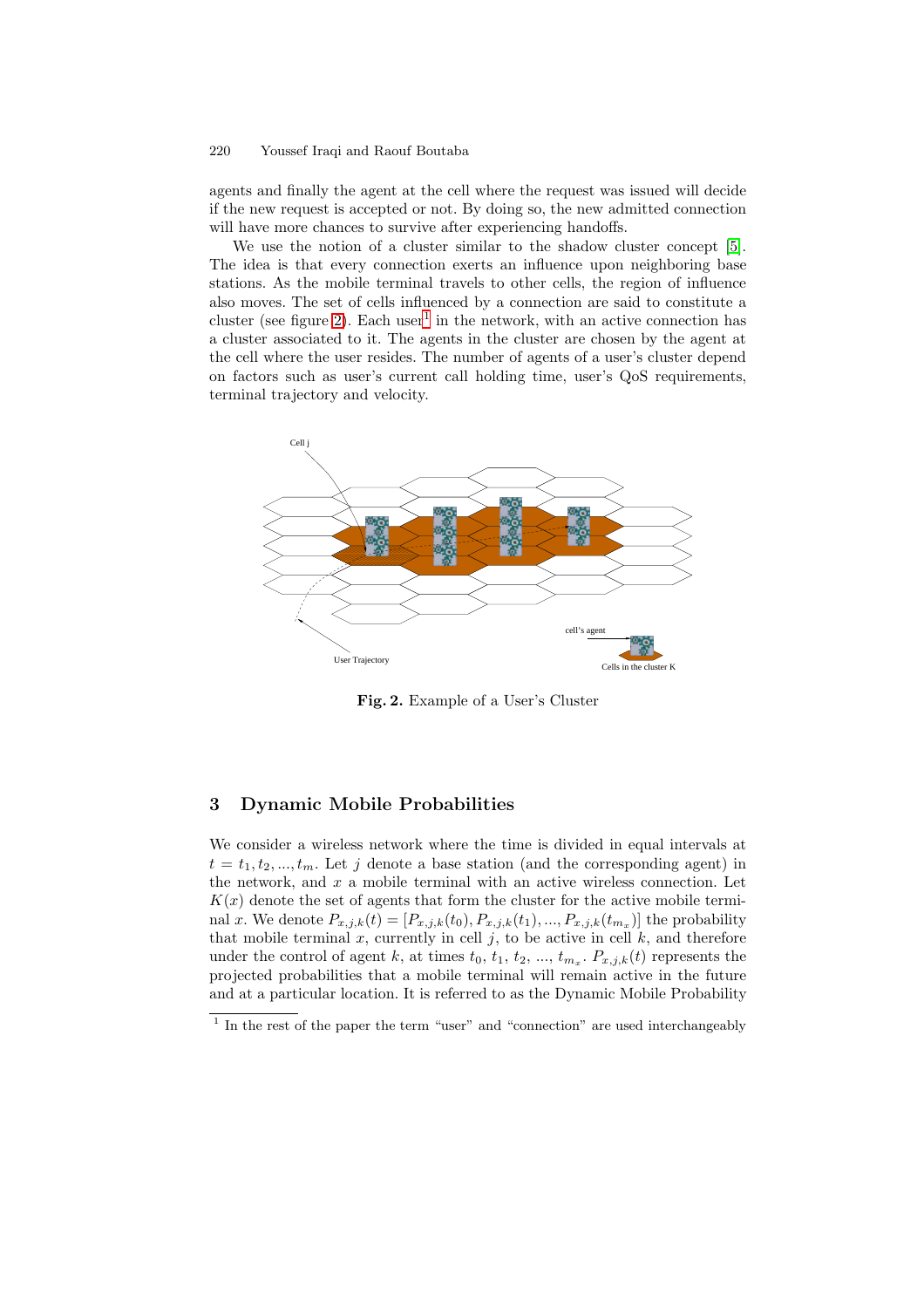(DMP) in the following. The parameter  $m_x$  represents how far in the future the predicted probabilities are computed. It is not fixed for all users and can depend of the user QoS or the actual connection elapsed time.

Those probabilities may be function of several parameters such as: residence time of mobile  $x$  in cell  $j$ , handoff probability, the distribution of call length for a mobile terminal  $x$  when using a given service class, cell size and user mobility profile.

Of course, the more information we have, the more accurate are the probabilities, however the more complex is their computation.

For each user  $x$  in the network, the agent that is responsible for, decides the size of the cluster  $K(x)$ , those are the agents involved in the admission process, and sends the DMPs to all members in  $K(x)$ . The agent must specify if the user is a new one (in which case the agent is waiting for responses from the members of  $K(x)$  or not.

DMPs could range from simple probabilities to complex ones. Simple probabilities can be obtained by assuming, for example, that call length is exponentially distributed, that the call arrival process follows a Poisson distribution and so on.

DMPs can also be complex for example by including information about user mobility profiles. A method for computing dynamic mobile probabilities taking into consideration mobile terminal direction, velocity and statistical mobility data, is presented in [\[2\]](#page-10-0). Other schemes to compute these probabilities are presented in [\[3\]](#page-10-1) [\[4\]](#page-11-2). To compute these probabilities, one can also use mobiles' path/direction information readily available from certain applications, such as the route guidance system of the Intelligent Transportation Systems with the Global Positioning System (GPS).

# **4 Local Call Admission Decision**

User's traffic can be either voice, data or video. Voice users are usually characterized by a fixed bandwidth demand. Data and video users have a dynamic bandwidth requirement due to the burstiness of the carried traffic. Without loss of generality, we assume that all users are characterized by a bandwidth demand distribution  $f_x(E_x(c), \sigma_c)$ . Where  $E_x(c)$  and  $\sigma_c$  are the mean and the standard deviation of the distribution  $f_x$  respectively, and c is user's x type of traffic.  $E_x(c)$  depends of user x traffic type c (voice, data or video).

In conjunction with the emergence of adaptive multimedia encoding  $|6|$  |7| [\[8\]](#page-11-5), QoS adaptation schemes have been proposed to reduce handoff drops. In these schemes a connection's QoS can be downgraded if the available bandwidth in the new cell is not sufficient  $[9]$  [\[4\]](#page-11-2). Such schemes can be easily integrated in our system as part of the local call admission decision.

#### <span id="page-3-0"></span>**4.1 Computing Elementary Responses**

At each time  $t_0$  each agent, in a cluster  $K(x)$  involved in our call admission  $(CA)$ process for user x, makes a local CA decision for different times in the future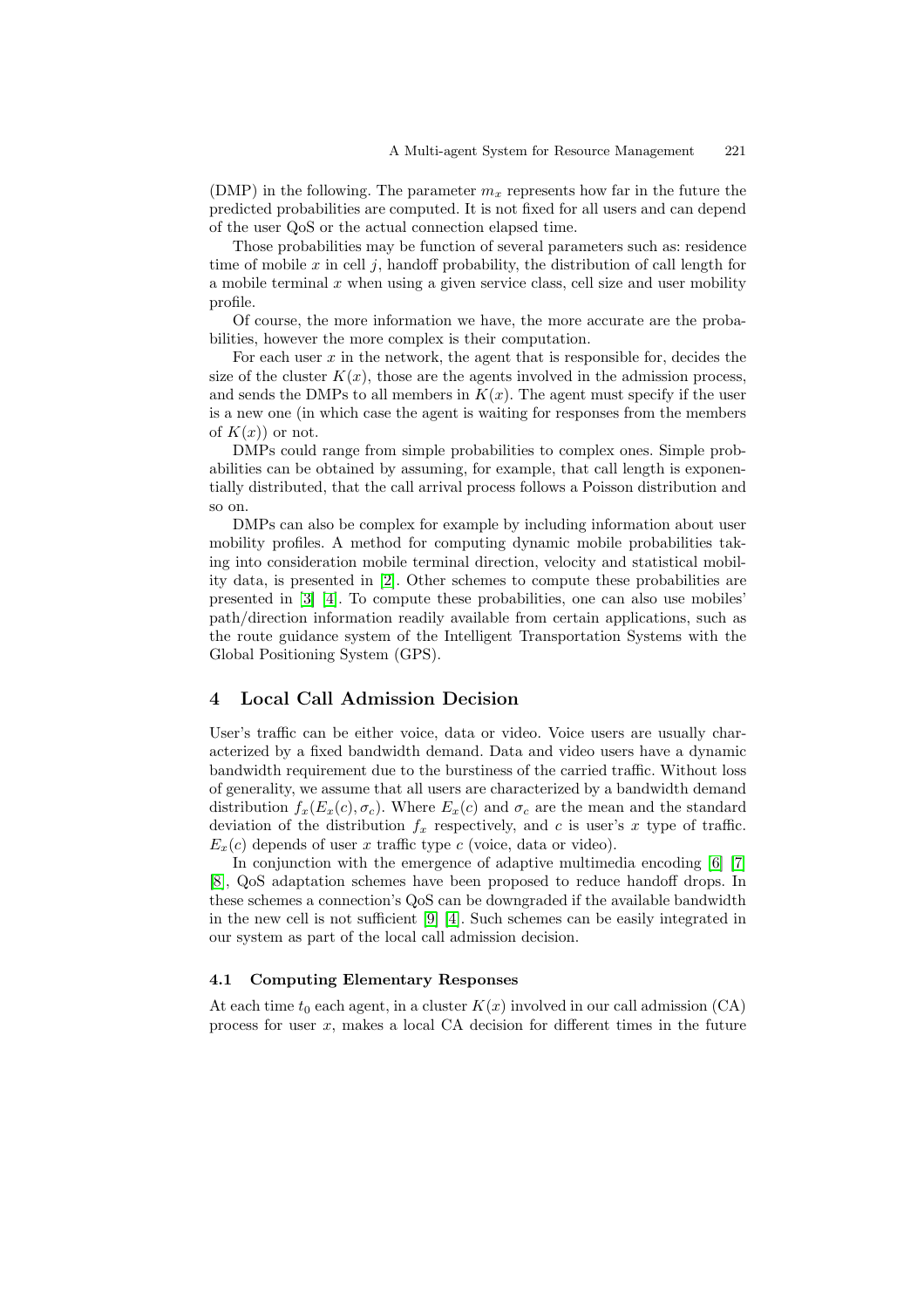$(t_0, t_1, \ldots, t_{m_x})$ . Based on these CA decisions, we call Elementary Responses, the agent makes a final decision which represents its local response to the admission of user  $x$  in the network. Elementary responses are time dependent. The computation of these responses is different according to the user location and type. The user can be either a local new user or a new user that has a non null probability to be in this cell in the near future.

**User Types.** An agent may be involved in the processing of different types of user. Possible user types at time  $t_0$  are:

- 1. Old users local to the cell
- 2. Old users coming from another cell (executing a handoff)
- 3. New users (at time  $t_0$ ) from within the cell
- 4. New users (at time  $t_0$ ) from other cells

New users are defined as all users seeking admission at time  $t_0$ . Users of type 1 have the highest priority. Priority between other users is subject to some ordering policy. The network try to support old users if possible and uses the DMPs to check if a cell can accommodate a new user who will possibly come to the cell in the future.

**Local Call Admission Decision at Time**  $t_0$  **for Time**  $t_0$ **.** An agent can apply any local call admission algorithm to compute the elementary responses. In this work we assume that the agents use the Equivalent Bandwidth approach to compute these responses. Example of such a scheme is described in [\[1\]](#page-10-2). Other schemes can be downloaded to the agents from the management station.

The processing of local new users will be explained in section [5.](#page-5-0)

**Local Call Admission Decision at Time**  $t_0$  for Time  $t_l$  ( $t_l > t_0$ ). Each agent computes the equivalent bandwidth at different times in the future according to the DMPs of future users.

If user x, in cell j at time  $t_0$ , has a probability  $P_{x,j,k}(t_l)$  to be active in cell k at time  $t_l$  and has a bandwidth demand distribution function  $f_x(E_x(c), \sigma_c)$ , then agent  $k$  should consider a user  $x'$ , for time  $t_l$ , with a bandwidth demand distribution function  $f'_{x'}(E_x(c) \times P_{x,j,k}(t_l), \sigma_c)$  and use it to make its local call admission decision.

We denote  $r_k(x, t)$  the elementary response of agent k for user x for time t. The agent sets in which order of users it will perform its call admission process. For instance, the agent can sort users in a decreasing order of their DMPs. If we assume that user  $x_i$  has higher priority than user  $x_j$  for all  $i < j$ , then to compute elementary responses for user  $x_j$ , we assume that all users  $x_i$  with  $i < j$  that have a positive elementary response are accepted. As an example, if an agent wants to compute the elementary response  $r$  for user  $x_4$ , and we have already computed r for users  $x_1 = 1$ ,  $x_2 = 1$  and  $x_3 = 0$ , then to compute r for  $x_4$  the agent assumes that user 1 and 2 are accepted in the system but not user  $x_3$ .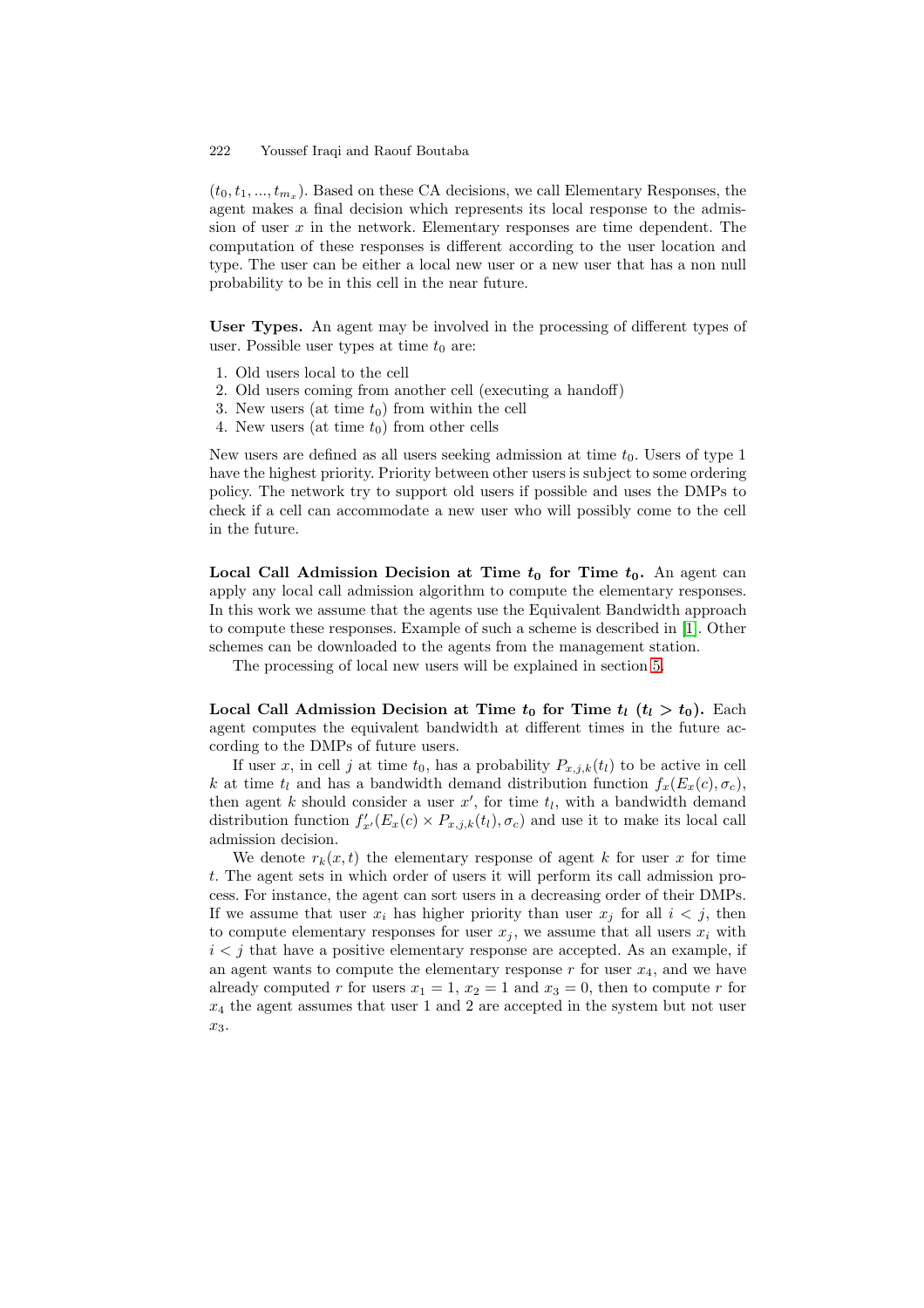We propose also that the agent reserves some bandwidth in case of an erroneous prediction. This amount of reserved bandwidth is a parameter of our scheme and can be tuned to have the best performance. The choice of this parameter depends on the precision of the DMPs.

#### **4.2 Computing the Final Responses and Sending the Results**

Since the elementary responses for future foreign users are computed according to local information about the future, they should not be assigned the same confidence degree. Indeed, responses corresponding to the near future are more likely to be more accurate than those of the far future.

We denote  $C_k(x, t)$  the confidence that agent k has about its elementary response  $r_k(x, t)$ . The question arises on how the agent can compute (or simply choose) the confidence degrees  $C_k(x, t)$ , typically between 0% and 100%. One way to compute the confidence degrees is to use the percentage of available bandwidth when computing the elementary response as an indication of the confidence the agent may have in this elementary response.

If for user x, agent k has a response  $r_k(x,t)$  for each t from  $t_0$  to  $t_m$  with a corresponding DMPs  $P_{x,j,k}(t_0)$  to  $P_{x,j,k}(t_m)$ , then to compute the final response those elementary responses are weighted with the corresponding DMPs. The final response from agent k to agent j concerning user x is then :

$$
R_k(x) = \frac{\sum_{t=t_0}^{t=t_{m_x}} r_k(x,t) \times P_{x,j,k}(t) \times C_k(x,t)}{\sum_{t=t_0}^{t=t_{m_x}} P_{x,j,k}(t)}
$$
(1)

<span id="page-5-1"></span>where  $C_k(x, t)$  is the confidence that agent k has about the elementary response  $r_k(x, t)$ . To normalize the final response each elementary response is also divided by the sum over time t of the DMPs in cell k. Of course, the sum  $\sum_{t=t_0}^{t=t_{m_x}} P_{x,j,k}(t)$ should not be null (which otherwise means that all the DMPs for cell  $\hat{k}$  are null!). Agent k, then, sends the response  $R_k(x)$  to the corresponding agent j.

#### <span id="page-5-0"></span>**5 Taking the Final Decision**

Here the decision takes into consideration the responses from all agents in the user's cluster. The admission process concerns only new users seeking admission to the network and not already accepted users.

We assume that agent j has already decided the cluster  $K(x)$  and that agent j has already assigned to each agent k in the cluster  $K(x)$  a weight  $W_k(x)$ . Each weight represents the importance of the contribution of the associated agent to the global decision process. Usually an agent that is involved more in supporting the user has a high weight value. Weights  $W_k(x)$  depend on the DMPs and the time t.

<span id="page-5-2"></span>We suggest to use the following formula to compute the weights  $W_k(x)$ :

$$
W_k(x) = \frac{\sum_{t=t_0}^{t=t_{m_x}} P_{x,j,k}(t)}{\sum_{k' \in K} \sum_{t=t_0}^{t=t_{m_x}} P_{x,j,k'}(t)}
$$
(2)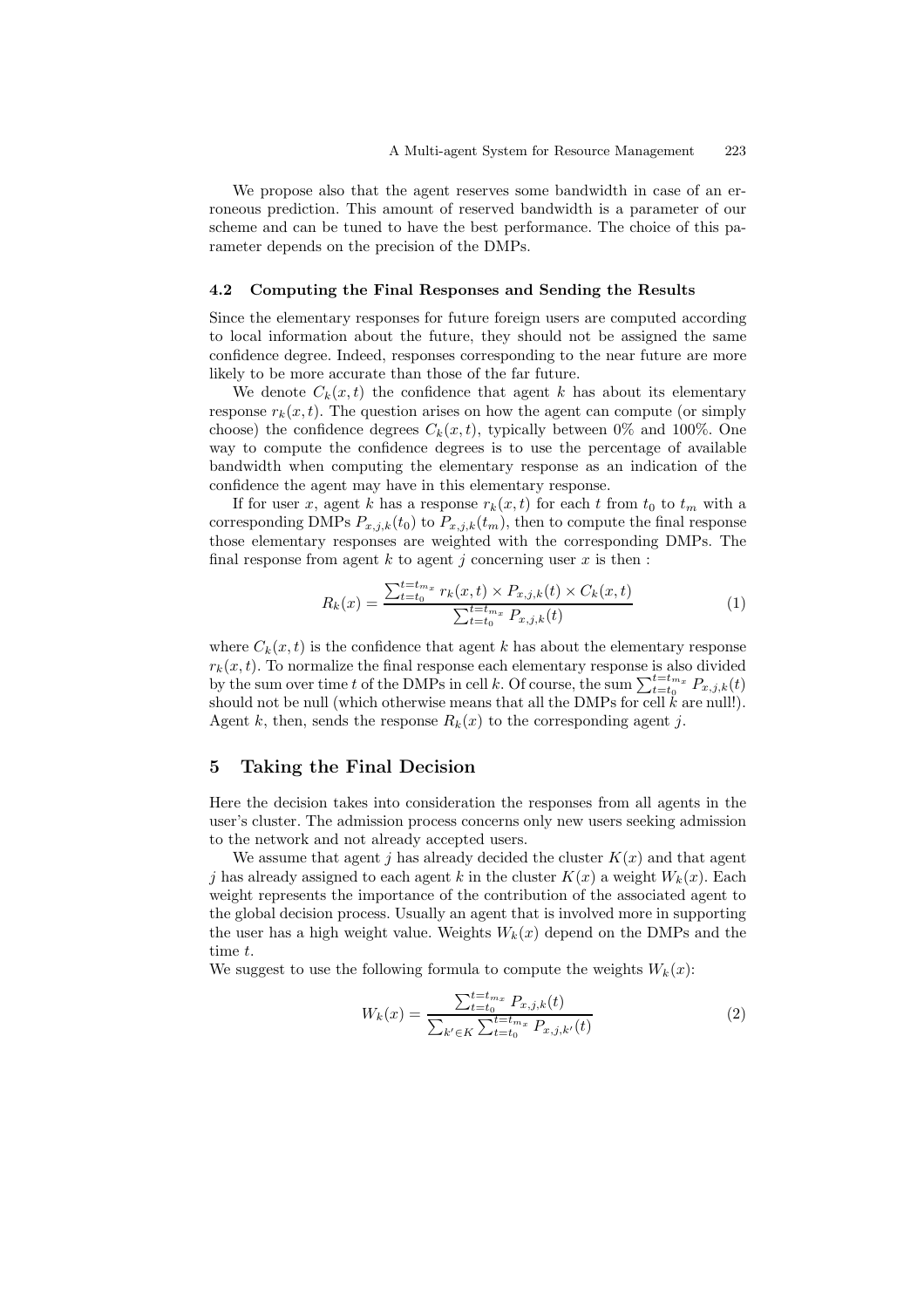If we assume that each response  $R_k(x)$ , from agent k, is a percentage between  $0\%$  (can not be supported at all) and  $100\%$  (can be supported), then the agent computes the sum of  $R_k(x) \times W_k(x)$  over k.

<span id="page-6-0"></span>The final decision of the call admission process for user  $x$  is based on

$$
D(x) = \sum_{k \in K} R_k(x) \times W_k(x) \tag{3}
$$

If  $D(x)$  is higher than a certain threshold then, user x is accepted; otherwise the user is rejected. The threshold can be specified by the user. The more higher is the threshold the more likely the user connection will survive in the event of a handoff.

<span id="page-6-1"></span>Combining eq. [1](#page-5-1) and eq. [2,](#page-5-2) eq. [3](#page-6-0) can be written as:

$$
D(x) = \frac{1}{\alpha} \sum_{k \in K} \sum_{t=t_0}^{t=t_{m_x}} r_k(x, t) \times P_{x, j, k}(t) \times C_k(x, t)
$$
 (4)

With  $\alpha = \sum_{k' \in K} \sum_{t=t_0}^{t=t_{m_x}} P_{x,j,k'}(t)$ . Only the value  $\sum_{t=t_0}^{t=t_{m_x}} r_k(x,t) \times P_{x,j,k}(t) \times$  $C_k(x, t)$  should be computed locally in each cell, and the final result is then, simply the sum of all responses from all the agents in the cluster  $K$  divided by α.

#### **6 Agent's Cooperation**

Each time  $t$ , an agent j should decide if it can support new users. It decides locally if it can support users of type 1 and 2 that have higher priority than other type of users (cf. user types in section [4.1\)](#page-3-0). This is because, from a user point of view, receiving a busy signal is more bearable than having a forced termination. The agent also sends the DMPs to other agents and informs them about its users of type 3 (step 2 in figures [3,](#page-7-0) [4\)](#page-7-1). Only those who can be supported locally are included, other users of type 3 that can not be accommodated locally are rejected. At the same time, the agent receives DMPs from other agents and is informed about users of type 4.

Using equation [1,](#page-5-1) the agent decides if it can support users of type 4 in the future and it sends the responses to the corresponding agents (step 3 in figures [3,](#page-7-0) [4\)](#page-7-1). When it receives responses from the other agents concerning its users of type 3, it performs one of the two following steps (step 4 in figures [3,](#page-7-0) [4\)](#page-7-1): If the agent can not accommodate the call, the call is rejected. If the agent can accommodate the call, then the call admission decision depends on equation [4.](#page-6-1)

Figure [3](#page-7-0) shows the different steps of agent's cooperation when processing an admission request. Figure [4](#page-7-1) depicts the admission process diagram at the agent receiving the admission request and at an agent belonging to the cluster. Because the admission request is time sensitive the agent waiting for responses from the agents in the cluster will wait until a predefined timer has expire then he will assume a negative response from all agents that could not respond in time.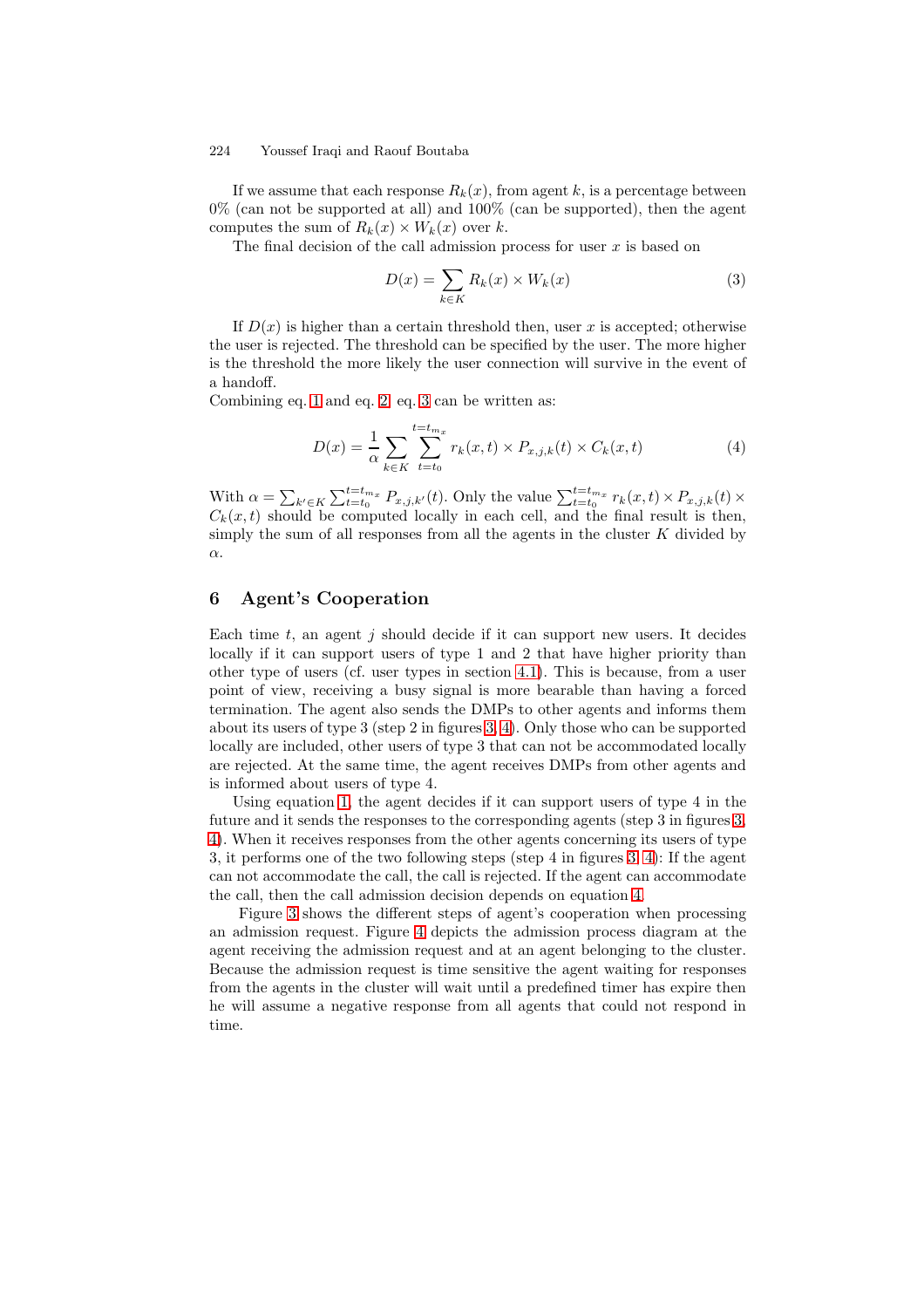

<span id="page-7-0"></span>**Fig. 3.** Agent's Cooperation for the Admission of a User



<span id="page-7-1"></span>The agent receiving the admission request An agent in the cluster

**Fig. 4.** Admission Process Diagram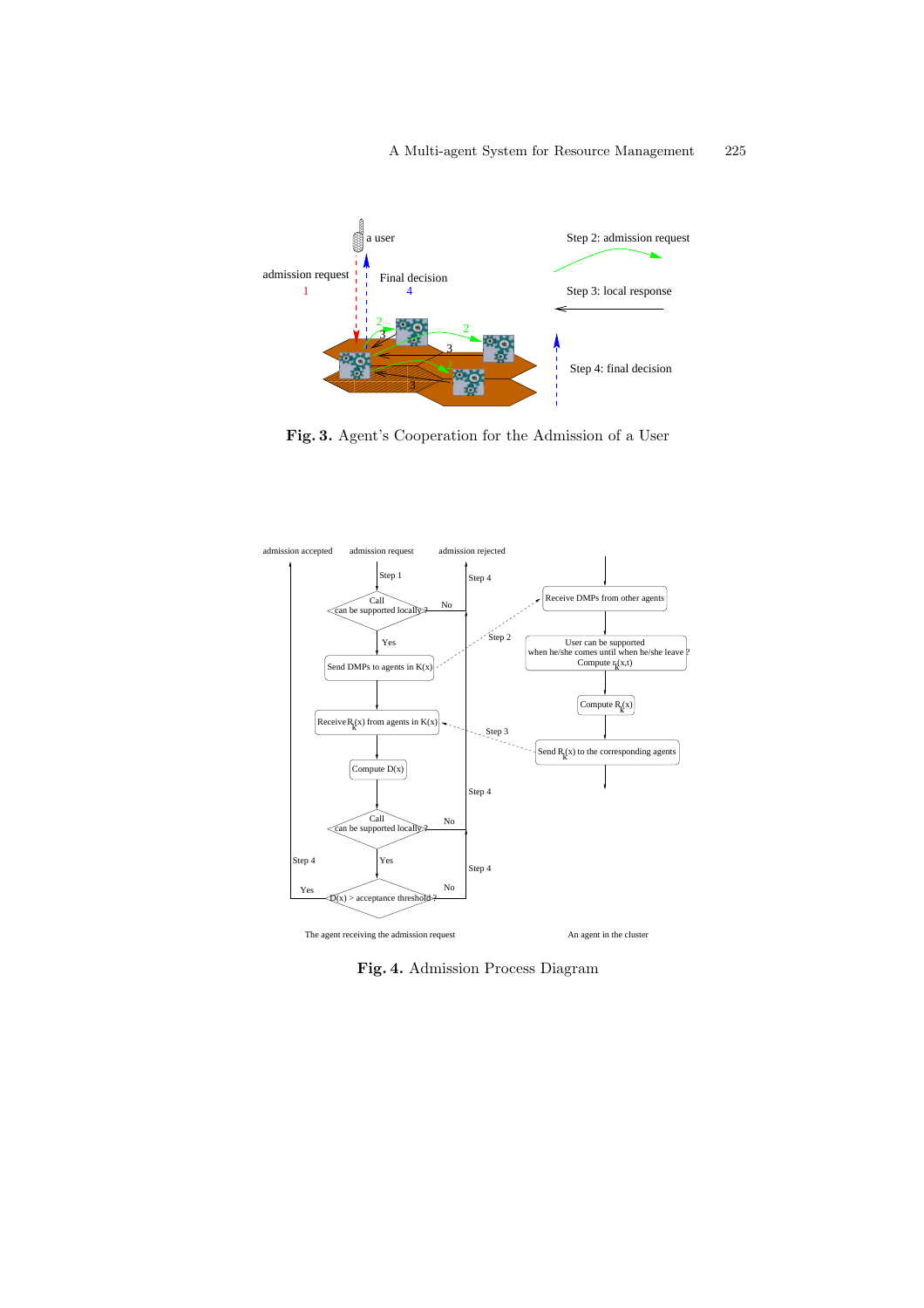# **7 Performance Evaluation**

### **7.1 Simulation Parameters**

For the sake of simplicity, we evaluate the performance of our Multi-Agent system for mobile terminals which are traveling along a highway. This is a simplest environment representing a one-dimensional cellular system. In our simulation study we have the following assumptions:

- 1. The time is quantized in intervals  $T = 10s$
- 2. The whole cellular system is composed of 10 linearly-arranged cells, laid at 1-km intervals (see figure [5\)](#page-8-0).



<span id="page-8-0"></span>**Fig. 5.** A Highway Covered by 10 Cells

- 3. During each time interval, connection requests are generated in each cell according to Poisson process. A newly generated mobile terminal can appear anywhere in the cell with equal probability.
- 4. Mobile terminals can have speeds of: 70, 90, or 105 km/h. The probability of each speed is 1/3, and mobile terminals can travel in either of two directions with equal probability.
- 5. We consider three possible types of traffic: voice, data, or video. The probabilities of these types are 0.7, 0.2, 0.1 respectively. The number of bandwidth units (BUs) required by each connection type is: voice  $= 1$ , data  $= 5$ , video  $= 10$ . Note that fixed bandwidth amounts are allocated to users for the sake of simplicity.
- 6. Connection lifetimes are exponentially-distributed with mean value equal to 180 seconds.
- 7. Each cell has a fixed capacity of 40 bandwidth units.
- 8.  $m_x$  is fixed for all users and for the duration of the connection and is equal to 18. This means that the DMPs are computed for 18 steps in the future.
- 9. The size of the cluster  $K(x)$  is fixed for all users and is equal to 5. This means that four cells in the direction of the user along with the cell where the user resides form the cluster.
- 10. We simulate a total of 4 hours of real-time highway traffic, with a constant cell load equal to 360 new calls/h/cell.
- 11. The DMPs are computed as in [\[2\]](#page-10-0).
- 12. All users have the same threshold.
- 13. The confidence degree is computed as follows:  $Confidence = e^{(1-p)} * p^3$ where  $p$  is a real number between 0 and 1 representing the percentage of available bandwidth at the time of computing the elementary response.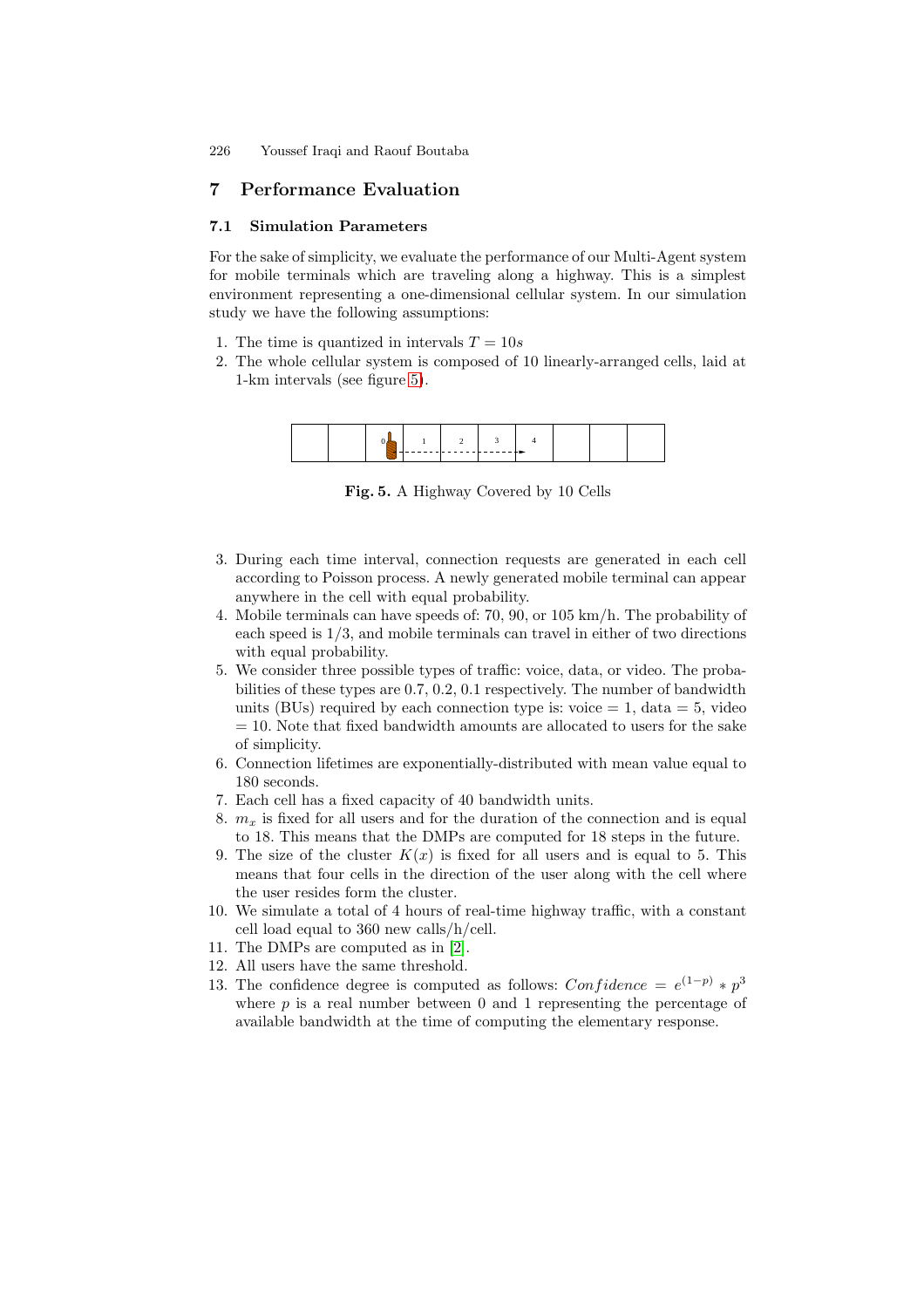#### **7.2 Simulation Results**

In our simulations, a user  $x$  requesting a new connection is accepted into a cell only if the final decision  $D(x)$  is above an acceptance threshold value. We varied this threshold value to observe its effect on the call dropping percentage and the average bandwidth utilization in the cells of the network.

By varying the value of the threshold in the simulations, we were able to decrease the percentage of dropped calls while maintaining a good average bandwidth utilization.

Figure [6](#page-9-0) depicts the average bandwidth utilization of the cells in the network, and the corresponding percentage of dropped calls for different acceptance threshold values.

The top curve represents the average number of BU's that are used in all



<span id="page-9-0"></span>**Fig. 6.** Average Bandwidth Utilization and Percentage of Dropped Calls According to the Acceptance Threshold Value

cells in the network, considering the entire simulation time. When the threshold is equal to zero, the average bandwidth utilization is at its maximum value. In this case, the maximum bandwidth utilization is approximately equal to 34 BU's. The bottom curve depicts the percentage of dropped calls in the network. The highest percentage of dropped calls also occurs when the threshold is equal to zero; in this case, all connection requests are accepted regardless of the final decision  $D(x)$ , as long as there is available bandwidth in the cells where the connections are requested. For the simulated cell load, the maximum percentage of dropped calls is equal to 14%. By adjusting the threshold value, our Mutli-Agent system can control the percentage of calls that will be dropped. For example, with a threshold value of 57%, the percentage of dropped calls is reduced to the value of 1% while maintaining at the same time a high average bandwidth uti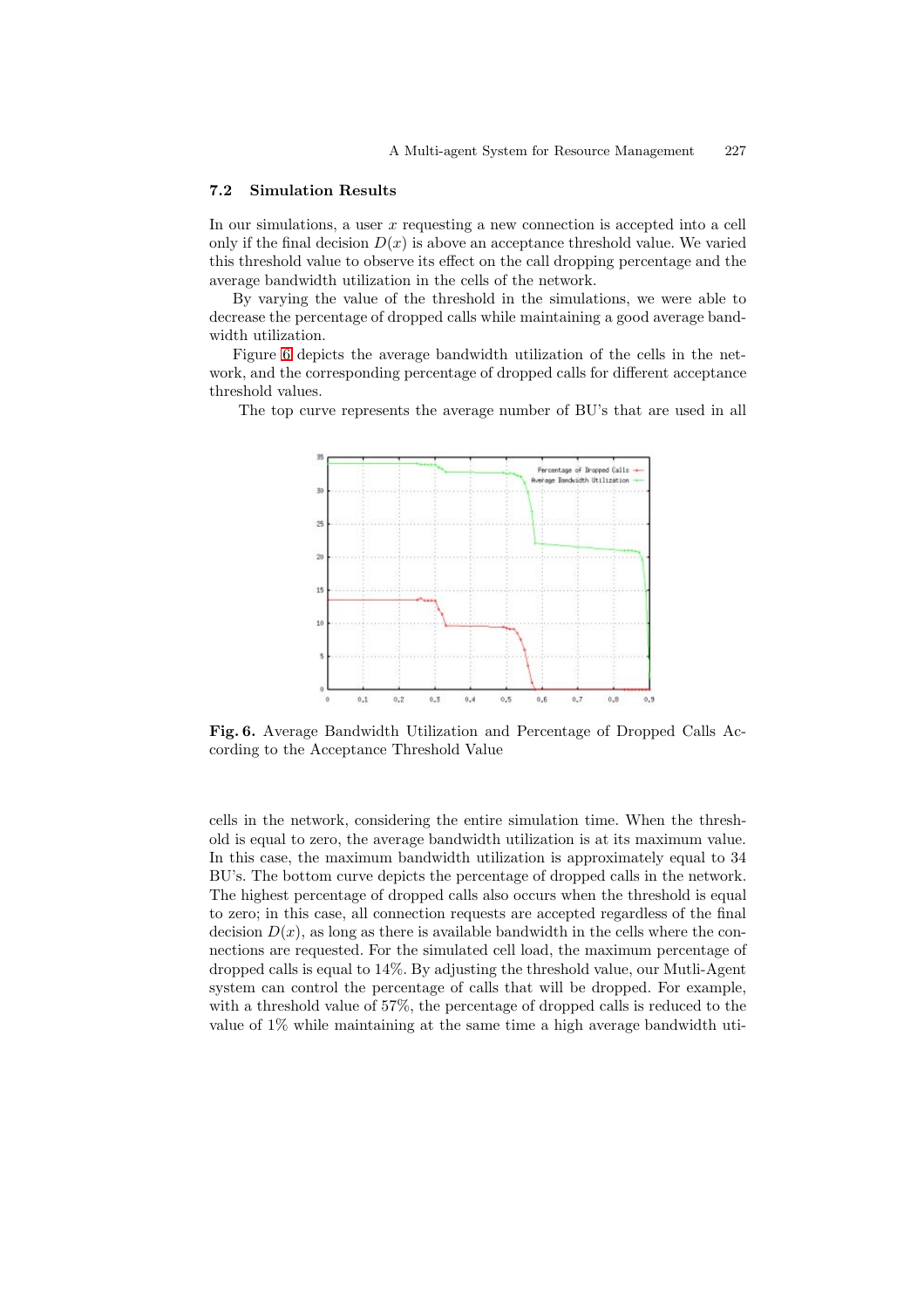lization value of 27 BUs. The proposed scheme allow a tradeoff between average bandwidth utilization and the percentage of dropped calls. If the threshold value is 83% then no calls need to be dropped with a corresponding average bandwidth utilization of 21 BUs. Thus, the proposed scheme can reduce the percentage of dropped calls with an acceptable degradation in total bandwidth utilization.

## **8 Conclusion**

In this paper, we have described a Multi-Agent system for resource management suitable for wireless multimedia networks. The proposed system operates in a distributed fashion by involving, in a call admission decision, not only the agent receiving the admission request, but also a determined number of neighboring agents. The goals underlying the design of our algorithm are: (1) to support mobile multimedia users with dynamic bandwidth requirements; (2) to reduce the call dropping probability while maintaining a high network resource utilization; and (3) to distribute call admission decision among clusters of neighboring agents to allow more clear-sighted decisions and hence a better user survivability in the network. More technically, our algorithm can integrate easily any method for computing Dynamic Mobile Probabilities (DMPs). It can also rely on different local call admission schemes including those designed for adaptive multimedia applications. Those schemes can be downloaded to the agents by the management system.

Simulations results have shown that by implementing the proposed multiagent system, the wireless netwok is able to lower the call dropping probability while offering a high average bandwidth utilization. The wireless network is also able to maintain a high acceptance probability for new users. The signaling load induced by agent's communication is considered here acceptable as far as it only involves few messages exchanged between agents through the wired network which is assumed to be of high capacity. More simulations are envisaged in the future to evaluate our multi-agent system in more sophisticated situations, for example with users having dynamic bandwidth requirements, cell loads, and traffic distributions. Also envisaged is studying the influence of the number of agents involved in a call admission decision.

# <span id="page-10-2"></span>**References**

- 1. J. Evans and D. Everitt, 'Effective bandwidth based admission control for multiservice CDMA cellular networks,' IEEE Trans. Vehicular Tech., Vol 48, No 1, pp 36-46, January 1999.
- <span id="page-10-0"></span>2. D. A. Levine, I. F. Akyildz and M. Naghshineh, 'A Resource Estimation and Call Admission Algorithm for Wireless Multimedia Networks Using the Shadow Cluster Concept,' IEEE/ACM Transactions on Networking, vol. 5, no. 1, Feb. 1997.
- <span id="page-10-1"></span>3. Sunghyun Choi and Kang G. Shin, 'Predictive and Adaptive Bandwidth Reservation for Hand-Offs in QoS-Sensitive Cellular Networks,' in Proc. ACM SIG-COMM'98, pp. 155-166, Vancouver, British Columbia, September 2-4, 1998.